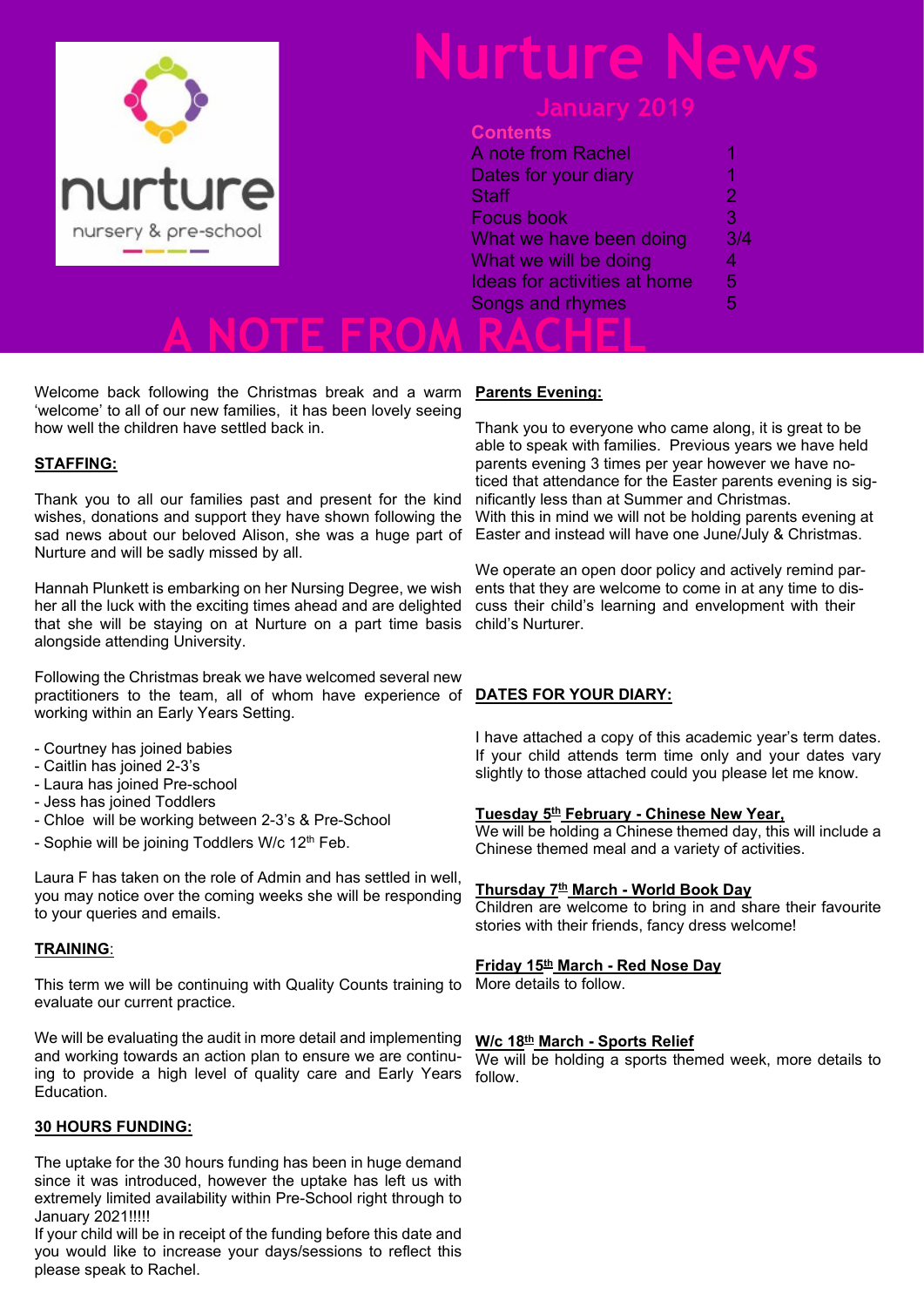

# **Mure**

# **2-3 Room**

## **Staff**



**Sarah Room Leader**

**Nichola Deputy Room Leader**



**Hannah**



**Olivia**



**Shannon**

**Welcome back to all the 2-3 children.**

**We would like to take this opportunity to wish you all a very Happy New Year!**

**The ladies have enjoyed hearing all the stories the children have been sharing about their experiences.**

**Last term was a fun packed term and we all enjoyed the festivities, we are very much looking forward to another fun packed term ahead. Thank you for your continued support!**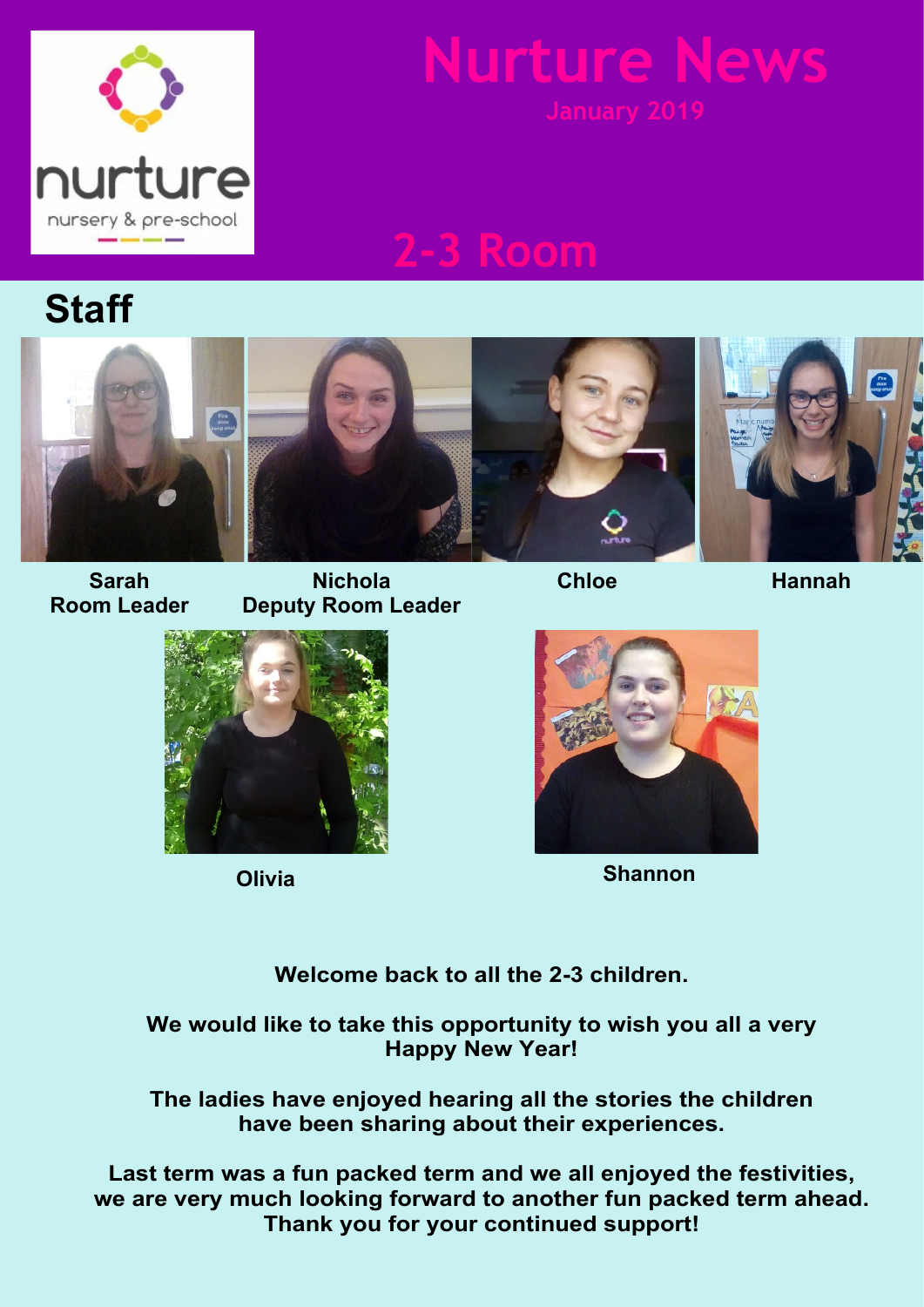

# **Nurture New**

## **2-3 Room**

### **Our focus book**



**This term we will be reading the Usborne first experiences range. This fits in well with our focus this term 'People who Help Us'**

### **What we have being doing in the 2-3 Room**

**Last term we focused on our term topic 'Events and Festivals' and what blast we had!**

**The children thoroughly enjoyed taking part in Diwali celebrations. We created our own Diva's, tasted a variety of delicious food and listened to cultural music.**





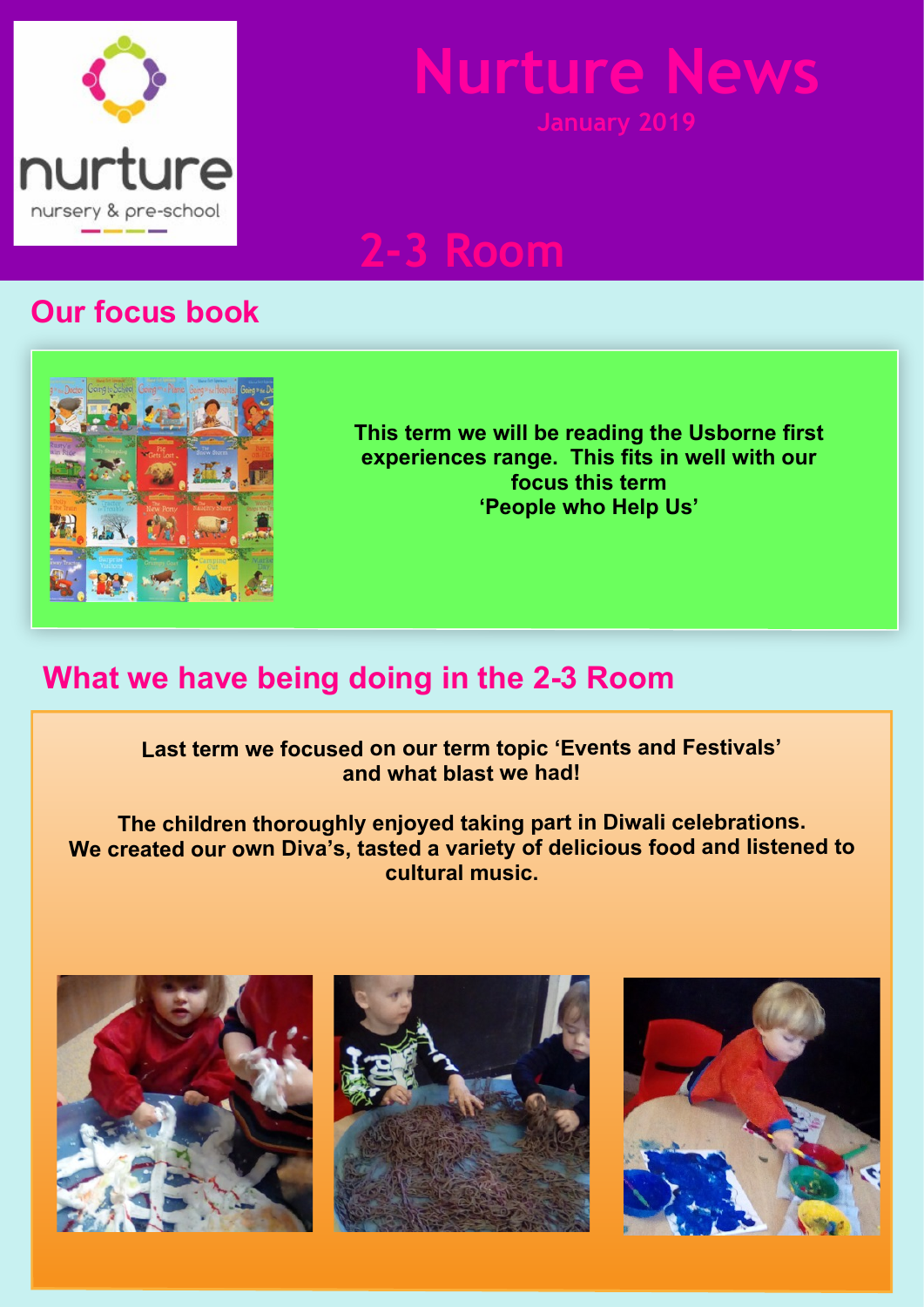

# **Nurture Ne**

**2-3 Room**

## **What we have being doing in the 2-3 Room ...**

**We thoroughly enjoyed the countdown to Christmas and December flew by! We created our Christmas bags alongside other Christmas craft activities, had an amazing time at the Christmas party alongside Sally and were very excited to welcome a special visitor**



### **What we will be doing in the 2-3 Room**

**Our focus this term is… 'People who Help Us.' We will be exploring this through smaller topics throughout the term, this will include:**

> **- Doctors - Dentist - Fire Service - Police - Vets**



**We will be discussing how all professions are important to us and we are excited to welcome 'Dental Playbox' in Monday 4th Feb to speak to the children about the importance of oral hygiene.**

**We are also hoping to welcome the fire service in.**

**If we have any parents who would like to share their profession through a show and tell session with the children please speak to Sarah or Rachel.**